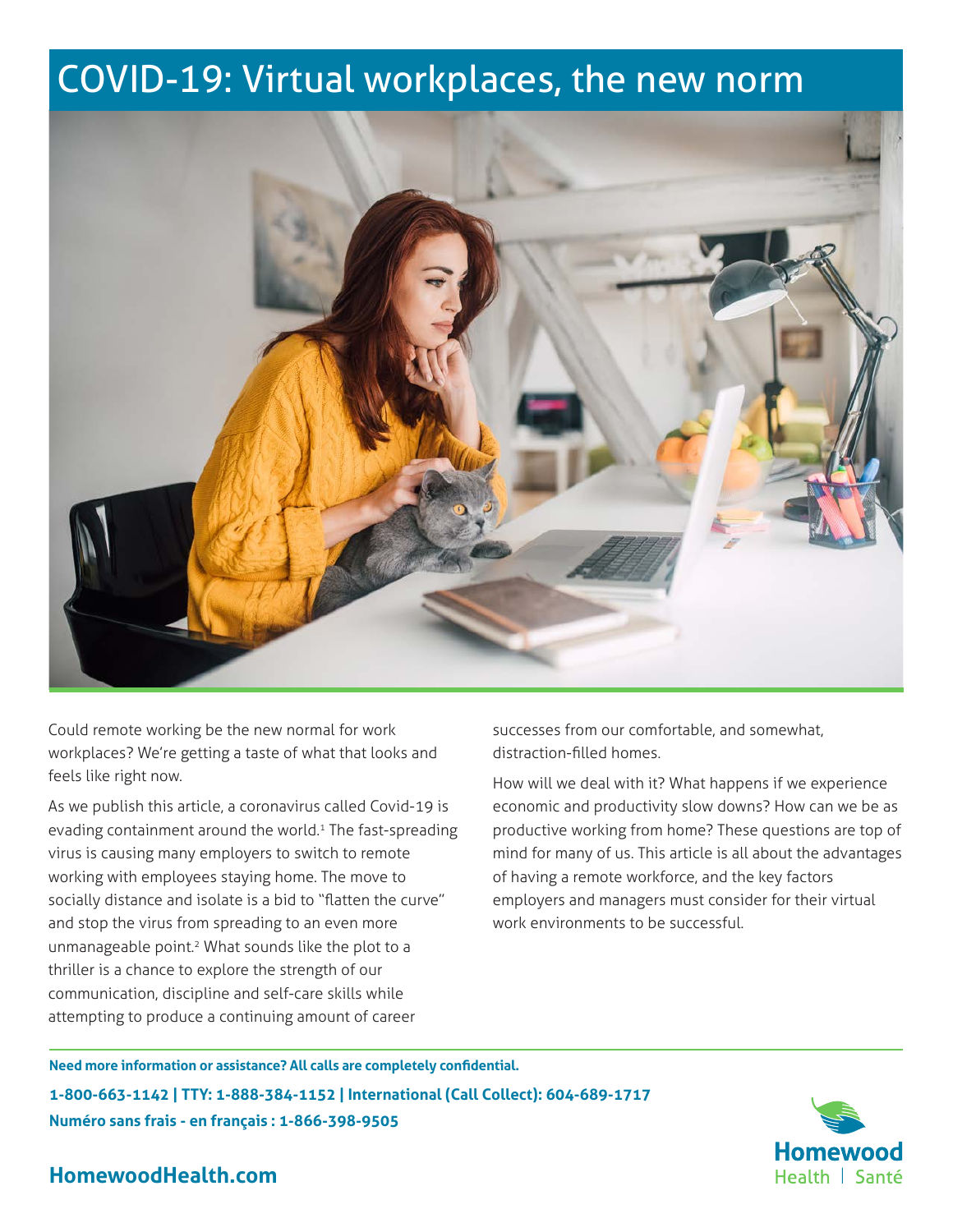### **Advantages to working in a virtual environment**

In the case of a global health crisis, when conditions are worsening and the risk of infection increasing, we need to slow the spread of disease as quickly as possible. Working from home is one of the best ways to protect your workforce.

Beyond the immediate, there are a number of benefits to working remotely that you may discover and enjoy during this time.

- 1. A properly functioning remote workspace should help workers get critical tasks done without the usual office distractions and pressures.
- 2. Being able to control the environment we work in allows us to adjust the "tone" of the space (vibrant, or cozy, or minimalist) until it becomes a place that puts us in a productivity mindset each time we enter.
- 3. At least one peer-reviewed study shows a link between a worker's sense of autonomy and job satisfaction. Those who feel more in control of their work lives associated with informal flexibility and working at home tend to remain with their companies for longer durations and feel less stressed.3
- 4. In a separate report from Owl Labs, findings show that remote workers are not only happier and more engaged, but they're 13% more likely to stay at their current job for the next five years than their office-bound counterparts.4
- 5. Commuting takes up a lot of time, is expensive (even public transport), causes a lot of avoidable stress at the beginning and end of the day, and contributes to the pollution of our planet. Enjoy more free time and no lines when you work at home.
- 6. With more time and access to the home, it is more comfortable (with practice) to strike a work-life balance while working remotely as compared to what is achievable within a traditional workplace. Take a break, prepare your meals, and engage in some afternoon stretching or exercise without reducing your productivity. Done consciously, you may find that engaging in healthy alternative activities during the day increases, rather than disrupts, your productivity.

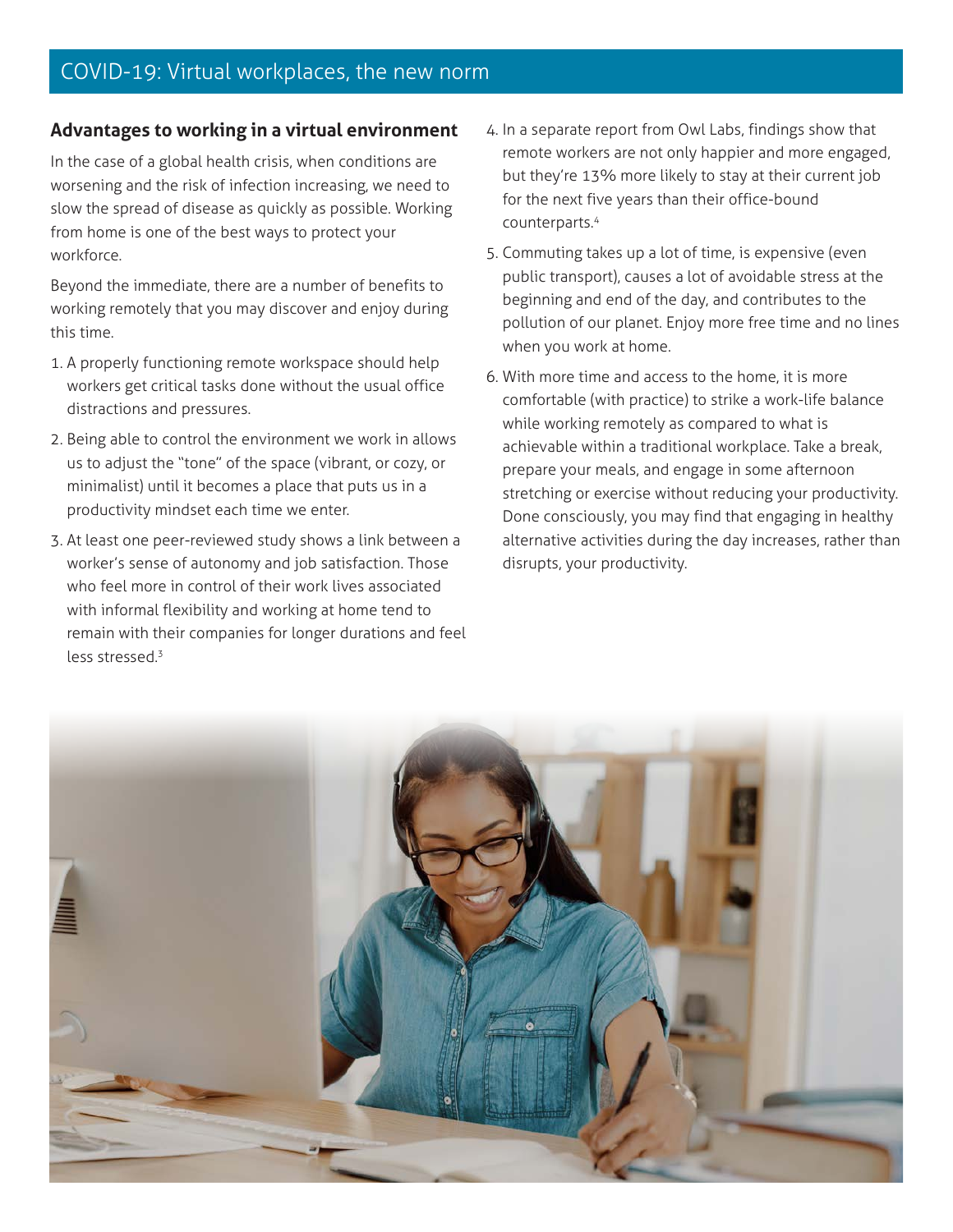### **What do employees need to know?**

In challenging times, employees need to think about their health and safety first. Once their well-being is considered, then comes staying effective and productive as an organization, with the ultimate aim of coming out the other side in good shape. Here's what employees need to know when entering a phase of required isolation and remote working.

- 1. Do not panic, even if you fall ill. Seasonal illnesses may present themselves that have nothing to do with the pandemic illness. Though you may not need immediate medical attention, you should call your doctor to report the illness. Once you've done that, check in with your HR department or supervisor to update your current status (ill, not ill, self-isolating, etc.) with that part of the team.
- 2. In the case of a pandemic like Covid-19, Health Canada will provide a list of tips, like staying away from family members who are vulnerable or who have underlying health conditions, covering your coughs, and washing your hands afterward and frequently.<sup>5</sup> If you live with other people, you should regularly clean high traffic zones and the communal surfaces often touched doorknobs, faucet handles, toilets, remote controls and the like with a household disinfectant or soapy water.
- 3. Find your perfect workflow. With some willpower and a steady routine, any worker can learn to overlook distractions around the house. Turn this period into an opportunity for self-reflection and discovery. Since you have control over your surroundings, make adjustments each day that benefits your ability to focus on tasks for long periods. You will find that there's a right way and a wrong way to set up your ideal office. You may find some insights that you can implement in your employer's work environment.<sup>6</sup> Keep natural light top of mind as it plays an important role in maintaining a positive outlook.

Whether you have done it in the past or not, you can and will survive working remotely. You may have different needs than your co-workers when it comes to technical issues or emotional support. Always ask for what you need, and make sure your requests are being heard and addressed. The remote office may not last for most of those who are self-isolating, however, it can be a positive and rewarding experience.<sup>7</sup> Beyond the health benefits, monetary savings and reduced carbon footprint more, your participation is having a positive influence on reducing the risk of infection and the overall recovery.

### **References**

- 1. "How COVID-19 Spreads." Centers for Disease Control and Prevention. https://www.cdc.gov/coronavirus/2019-ncov/prepare/transmission.html
- 2. "Flattening the Coronavirus Curve." Siobhan Roberts. The New York Times. March 11, 2020. https://www.nytimes.com/2020/03/11/science/ coronavirus-curve-mitigation-infection.html
- 3. "Autonomy in Paid Work and Employee Subjective Well-Being. Daniel Wheatley." Work and Occupations, 2017.
- 4. "State of Remote Work 2019." Owl Labs, Global Workplace Analytics. https://www.owllabs.com/state-of-remote-work/2019
- 5. "Here's Who Faces The Greatest Risk Of Severe Illness From Coronavirus." Nell Greenfieldboyce. March 4, 2020.
- 6. "People are getting creative with their work-from-home setups." Harmeet Kaur. CNN Business. March 16, 2020. https://www.cnn.com/2020/03/17/ business/work-from-home-setups-coronavirus-trnd/index.html
- 7. "State of Remote Work 2019." Owl Labs, Global Workplace Analytics. https://www.owllabs.com/state-of-remote-work/2019

**Need more information or assistance? All calls are completely confidential. 1-800-663-1142 | TTY: 1-888-384-1152 | International (Call Collect): 604-689-1717 Numéro sans frais - en français : 1-866-398-9505**

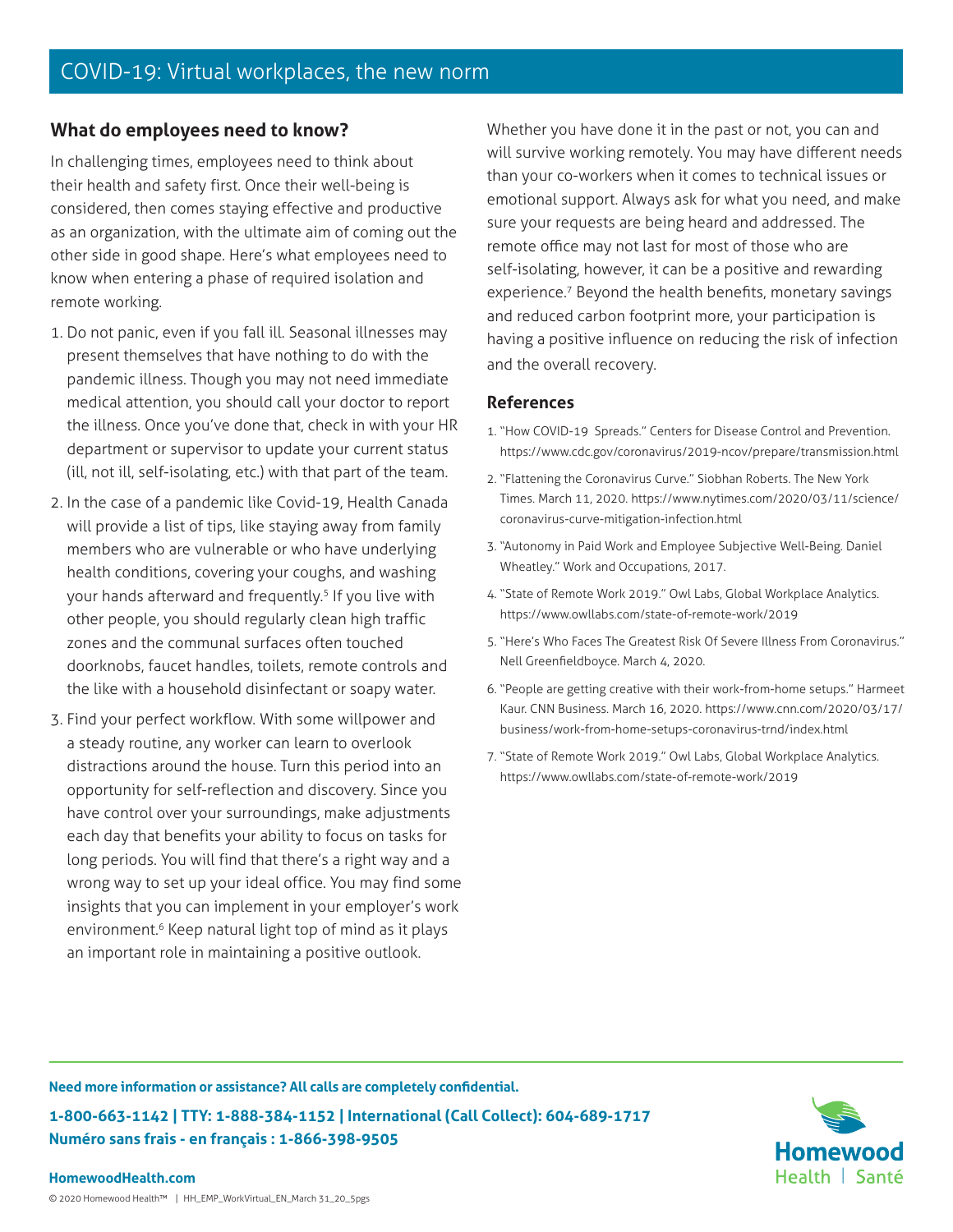# Tips and Tricks for Remote Working Conditions



When we are called upon to work remotely from home due to circumstances beyond our control, it will take some adjustments. For some folks, it may even require a few lifestyle modifications to get the most out of a given workspace. Still, the time and stress avoided by not having to commute may turn those who are new to remote working into advocates for this flexible workflow.

At the time of this publishing, the coronavirus, Covid-19, is rattling health care systems and stock markets around the world. It is also making it challenging for office environments to continue with "business as usual" while congregations (concerts, symposiums, weddings, and even funerals) of 50 or more people being cancelled or postponed due to "social distancing."<sup>1</sup> Remote working during a health crisis is employed when conditions are increasing, and we need to "flatten the curve" (a global effort to slow the spread of disease to ensure that medical facilities and resources remain available) as quickly as possible.2 This flu, though it is relatively harmless to most healthy individuals, spreads exceptionally fast and can be dangerous to at-risk populations who have compromised immune systems due to age (the very old and very young), especially those who don't self-isolate.

Due to this, business events all over the world are becoming stream-from-home affairs. Even fitness centres are telling clients to stay home and enjoy some free at-home workout sessions instead.

In this article, we highlight the best work-from-home advice for workers who are new to this type of workflow. Whether your at-home conditions are due to Covid-19 or another issue, the most important thing you can do is put your health and safety first. Remember the air mask demonstration on the plane. "Put your mask on first." Because if you're not able to breathe, you're not going to be able to help anyone else.

- 1. Set regular working hours. The only way to stay productive is to focus on working like you usually do.
- 2. Plan and structure your workday. Try to group meetings and set aside chunks of time for individual tasks and email.
- 3. Mark the times where you are OOO ("out of office") by blocking your calendar and adding an OOO notification to prevent people from thinking you're unresponsive.

**Need more information or assistance? All calls are completely confidential. 1-800-663-1142 | TTY: 1-888-384-1152 | International (Call Collect): 604-689-1717 Numéro sans frais - en français : 1-866-398-9505**